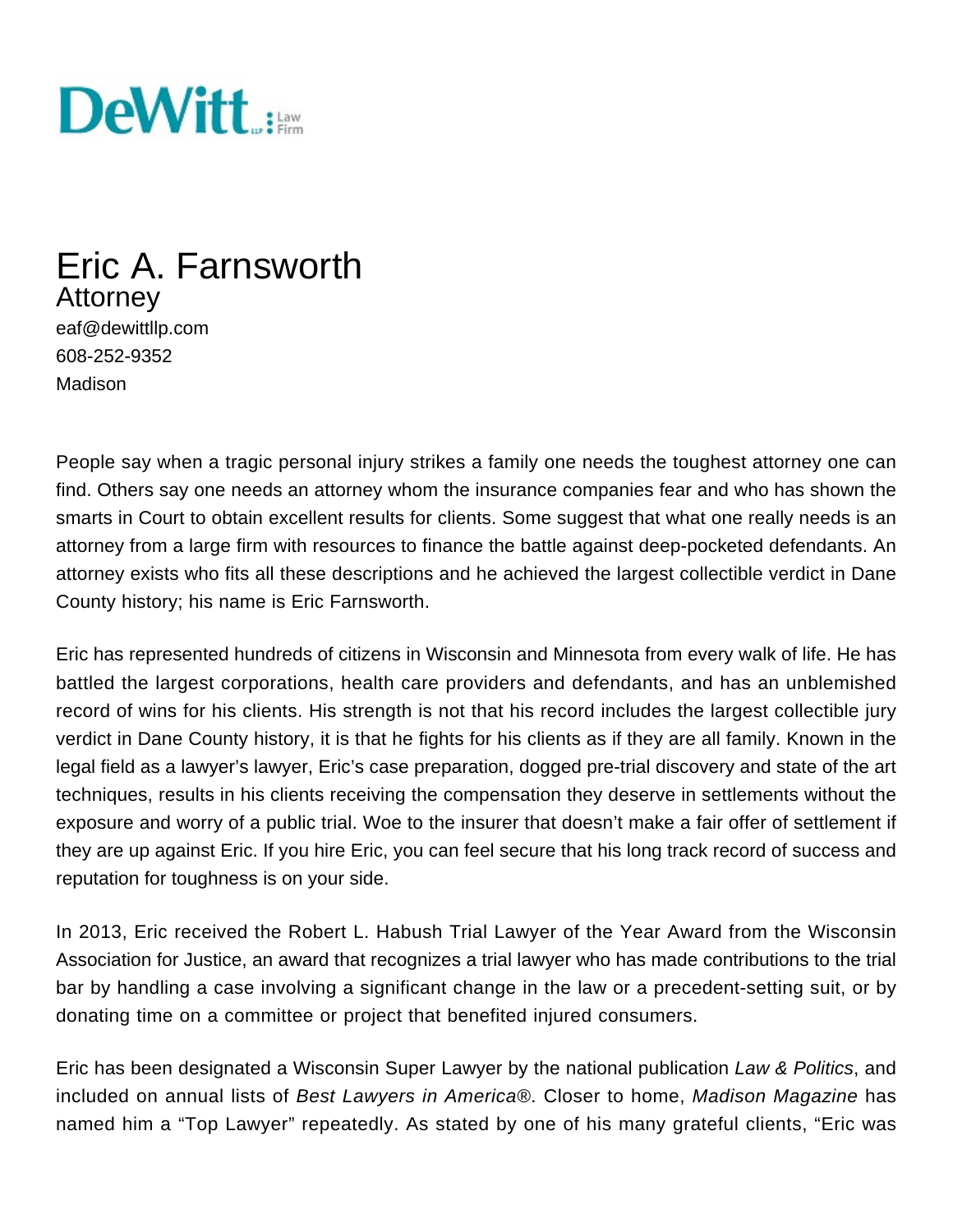unbelievably devoted to my case and my family. He didn't just present a superb legal case; he had the humanity to care about me while I struggled through a life changing disability." – Terry Staskal.

Another client, Mary Kielpinski, reached out to Eric recently to say, "You guided us through an extremely difficult time in our lives. I thank God you helped us - walking with us every step of the way. You are an accomplished, dedicated leader who completed the task to ensure we were compensated. Thank you for taking care of us to ensure a satisfactory settlement. You put your heart and soul into getting us an adequate settlement. I am very grateful for your dedication."

## **Clients**

Eric represents individuals from all walks who seek just compensation for their suffering and losses caused by the negligence of others.

# **Notable Representations**

Eric's determination is reflected in his work:

- Major construction accident cases involving catastrophic injuries to workers that resulted in industry standard reforms and some of the largest verdicts in Dane County history. (Staskal v. Symons Corporation, 2005 WI App 216)
- Injured client case that successfully established nuisance liability theory as a viable claim against the property owner for unchecked, unkempt natural conditions. (Physicians Plus Ins. Corp. v. Midwest Mutual Ins. Co., 2001 WI App 148)
- Bone marrow transplantation case involving loss in transit of a child's marrow, which resulted in reform of shipping procedures by national cancer centers. (Kuehn v. Children's Hospital of Los Angeles, 119 F. 3rd 1296, 7th Cir. 1997)

## Articles and Presentations

Eric is an Adjunct Professor at the University of Wisconsin Law School, where he imparts his experiences and teaches his trade to young law students.

## **Expertise**

- [Personal Injury](https://www.dewittllp.com/expertise/personal-injury-attorney-services-madison-milwaukee-minneapolis)
- Worker's Compensation
- [Litigation](/expertise/arbitration-litigation-attorney-services-madison-milwaukee-minneapolis)
- Trials in State & Federal Courts